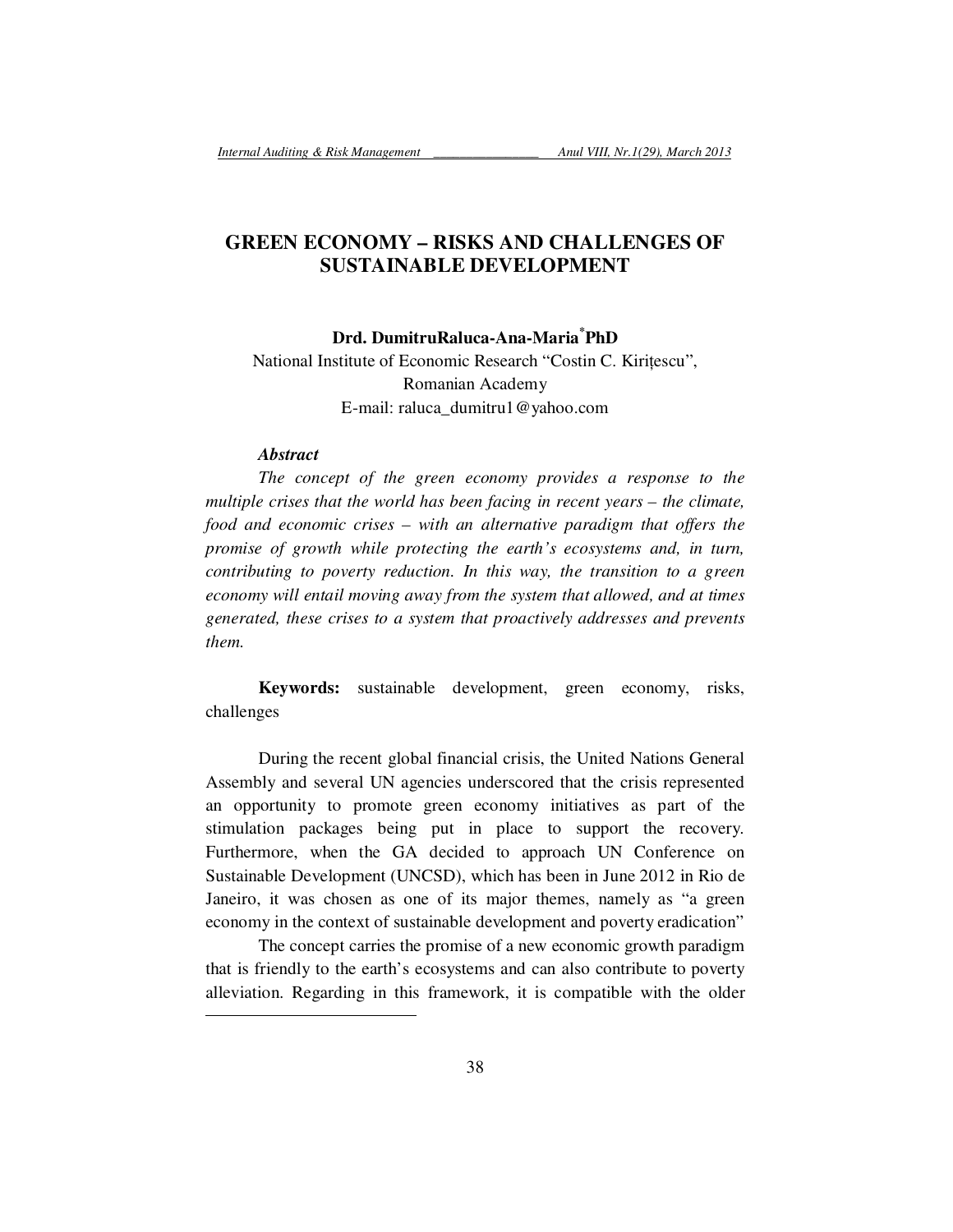concept of sustainable development which has been mainstreamed into the United Nations' work for many years. But it also entails risks and challenges, particularly for developing countries, for whom economic development becomes more demanding and the fear arises that the new concept could be used to reinforce protectionist trends, enhance the conditionality associated with international financial cooperation, and unleash new forces that would consolidate the international inequalities.

In May 2009 at the UNCSD's first Preparatory Committee, several delegations therefore requested that the United Nations Department of Economic and Social Affairs, the United Nations Environment Program, the United Nations Conference on Trade and Development and other relevant organizations cooperate to prepare a study to be available for the next Preparatory Committee which would assess both the benefits and the challenges and risks associated with a transition to a green economy.

The concept of a green economy has become a center of policy debates in the last years. It has gained currency to a large extent because it provides a response to the multiple crises that the world has been facing in recent years – the climate, food and economic crises – with an alternative paradigm that offers the promise of growth while protecting the earth's ecosystems and, in turn, contributing to poverty reduction. In this way, the transition to a green economy will entail moving away from the system that allowed, and at times generated, these crises to a system that proactively addresses and prevents them.<sup>1</sup>

There is not a single definition of the green economy, but the term itself underscores the *economic* dimensions of sustainability or, in terms of the recent UNEP report on the Green Economy, it responds to the "growing recognition that achieving sustainability rests almost entirely on getting the economy right". It also emphasizes the crucial point that economic growth and environmental stewardship can be complementary strategies, challenging the still common view that there are significant tradeoffs between these two objectives – in other words, that the synergies prevail over the tradeoffs.

Responding to concerns of many countries, the concept of green economy should be seen as consistent with the broader and older concept of

<sup>&</sup>lt;sup>1</sup> Khor, Martin, *Food Crisis, climate change and the importance of sustainable development,* Penang TWN, 2008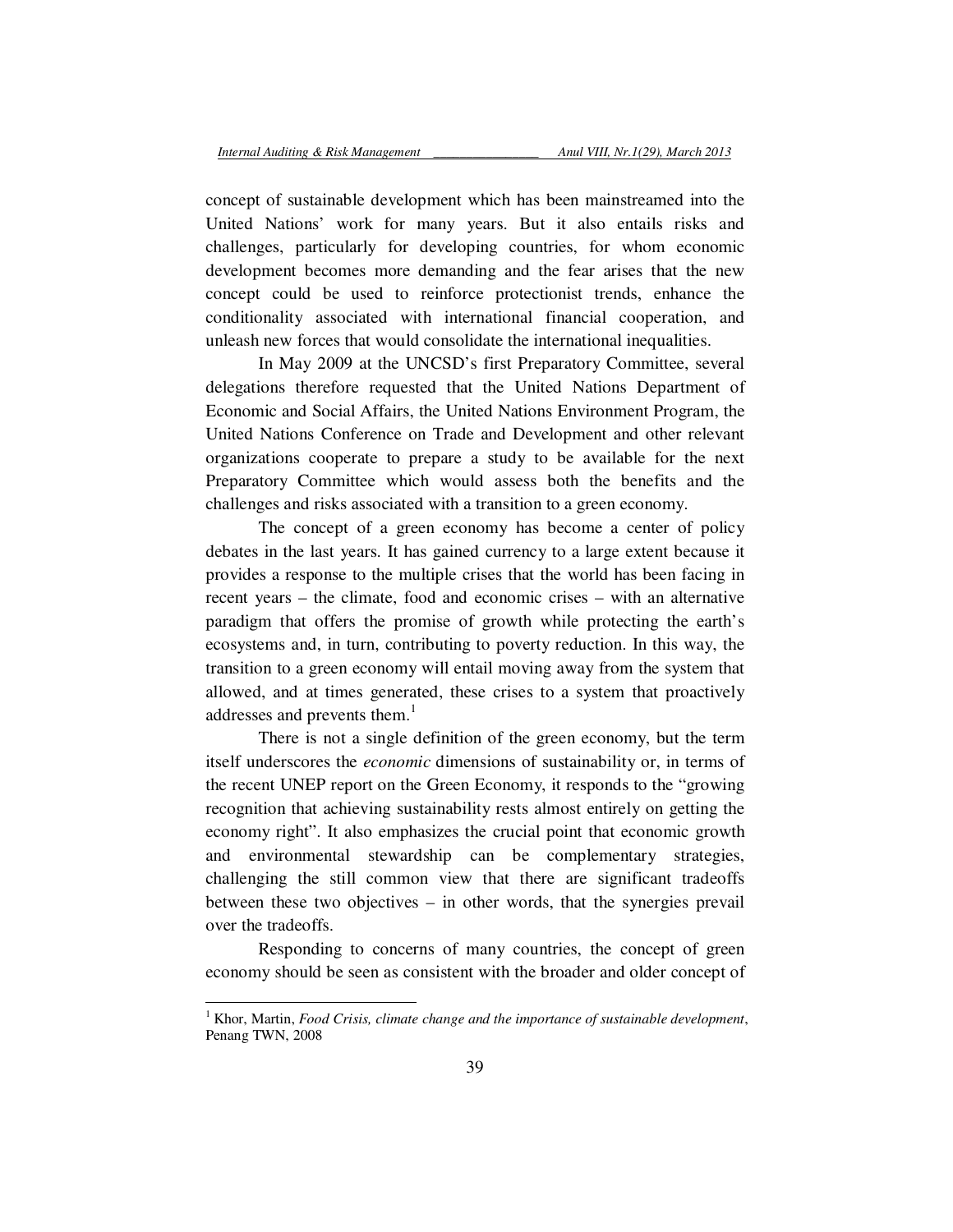sustainable development. The specificities of the broader concept are its *holistic* character, as it encompasses the three pillars of development – economic, social and environmental – and its particular focus on *inter*generational equity. This is reflected in UNEP's definition of a green economy as "one that results in improved human wellbeing and social equity, while significantly reducing environmental risks and ecological scarcities". $1$ 

Khor Martin raises several concerns and risks in the use of this concept from the perspective of developing countries. In particular, he underscores the need to identify and deal with the tradeoffs that may be involved at different stages of development and with different environment endowments and challenges. Furthermore, for connecting the concepts of the green economy and sustainable development, he underscores the need to respect fully the principles agreed upon at the 1992 United Nations Conference on Environment and Development (UNCED) and particularly the principle of common but differentiated responsibilities. This requires, in his view, a three-pronged approach in which: the developed countries have to take the lead in changing their production and consumption patterns; developing countries maintain their development goals but do so while adopting sustainable practices; and developed countries commit to enable and support the developing countries and sustainable development through finance, technology transfer and appropriate reforms to the global economic and financial structures.

Also, Khor presents several risks that may be associated with the misuse of the concept of the green economy. The first risk is that it could be defined or operationalized in a one dimensional manner, as merely "environmental". The second risk is that of a "one size fits all" approach, in which all countries are treated in the same manner. There are also a series of risks related to the trade regime: of using environment for trade protection; of gaining market access through the guise of environment; of developing countries' facing production that is subsidized in the industrial world without being able to impose corrective measures; of limiting the policy space that developing countries have to promote their own green economy sectors; and of facing technical standards that their exporters cannot meet.

<sup>&</sup>lt;sup>1</sup> UNEP, The Economics of Ecosystems & Biodiversity. Mainstreaming the Economics of *Nature*, 2010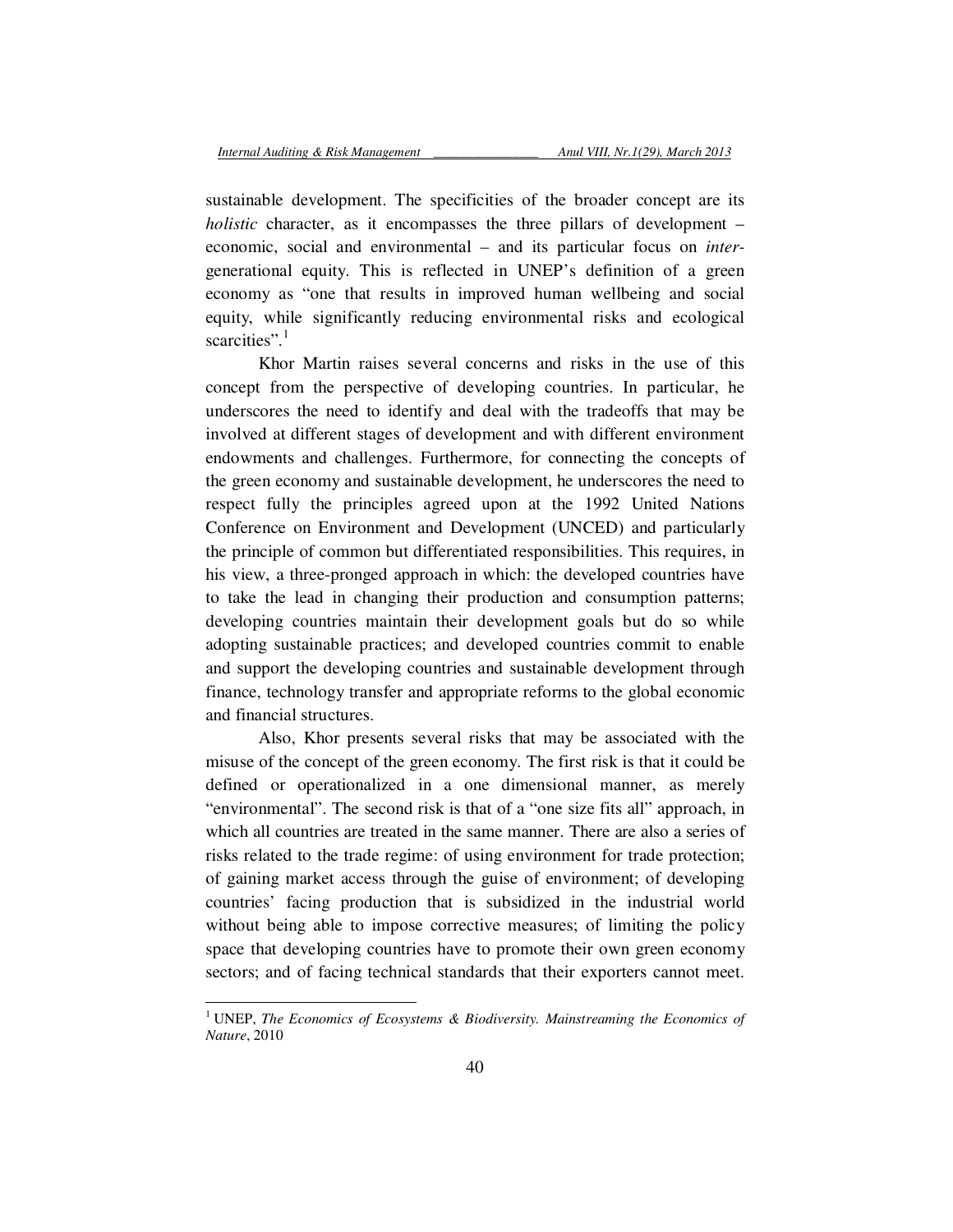And finally, the concept of the green economy should not be used to impose new conditionality on developing countries for aid, loans, and debt rescheduling or debt relief. $<sup>1</sup>$ </sup>

While underscoring the connections between the economy and the environment, it should not lose sight of the equity dimensions, including the needs of the poorer members of society throughout the world, the specific needs of developing countries (and of different groups of developing countries) and, of course, of future generations.

# **The Macroeconomic Dimensions of the Green Economic Growth**

There are four different macroeconomic issues that must be taken into account into a green economy analysis. The first one relates to issues of inter-temporal welfare: how the welfare of future generations is taken into account in current economic decisions, an issue that is relevant for savings and investment decisions today, but has broader implications, as the social discount rate chosen should be used in cost-benefit analysis at the microeconomic and sectoral levels. The second refers to the effects that the degradation of the environment has on aggregate supply, as well as the effects of environmental spending and protection policies on both aggregate supply and demand. The third is the fact that economic growth is always a process of structural change, a fact that is highlighted by the significant changes in the patterns of production and consumption that must be put in place in the transition to the green economy, which in this regard can be characterized as no less than a new technological or industrial revolution. The final one relates to how global initiatives in this area are going to be financed.

The first of these issues relates to the discount rate that is used to value in current economic decisions the consumption (welfare) of future generations and the environmental damages that are being created today but which will fully affect economic activity only in the future – the damages generated by climate change, the loss of biodiversity or the deterioration of water systems, to name just a few of all these. The importance of this issue can be best understood in terms of the debates of climate change. For

<sup>&</sup>lt;sup>1</sup> Khor, Martin, *The impact of trade liberalization on agriculture in developing countries: the experience of Ghana,* Penang TWN, 2008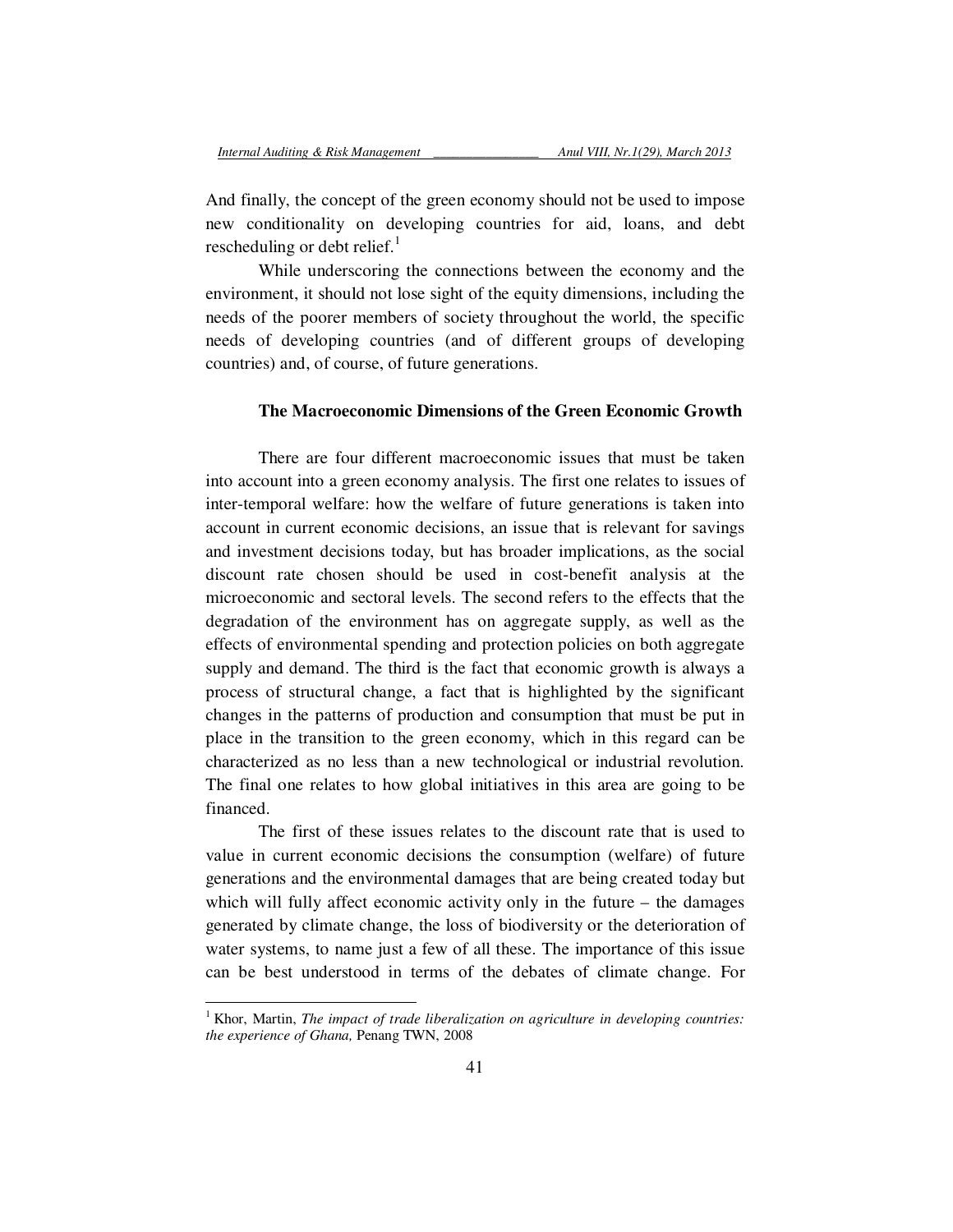example, environmental damage worth \$100 half a century from now would be valued at \$49.90 today using the Stern Review's discount rate of 1.4% a year but only \$5.43 or \$6.88 using the alternative rates preferred by its critics (6 and 5.5%, respectively). Therefore, using a high discount rate significantly reduces the social profitability of taking mitigation actions today, favoring delayed action or even no action at all. For this reason, a high rate of discount reduces the attractiveness of savings and investing today to benefit the welfare of future generations.<sup>1</sup>

This implies that social discount rates used for the analysis of optimal economic growth paths and associated savings and investment decisions are inherently linked to ethical debates on inter-generational equity. On these grounds, it is justified the use by Stern and supporters of strong environmental action of social discount rates that are the market rates. Indeed, the full inter-generational equity calls for the use of a discount rate equivalent to the expected rate of technical change (on the order of 1.5 to 2%). This also implies that savings and investment today to reduce environmental damages must be increased to benefit future generations.

A complementary argument is that strong action today insures future generations against the asymmetric and non-linear effects that certain developments can have on the ecosystem (for example, the fact that the risk of losses associated with climate change or the extinction of species, among others, is higher than the probability of a more favorable outcome than those being projected), including the rising likelihood of extreme events (catastrophes). As indicated, this implies that microeconomic and sectoral cost-benefit analysis of relevant environmental investments should be evaluated using low social discount rates.

Macroeconomic considerations also indicate that green investments have a dual positive economic effect, on aggregate supply and demand. In the first case, the recent Green Economic report by UNEP shows that a strategy of reallocating investments towards the green economy may lead to slower potential economic growth for a few years, as renewable natural resources are replenished (an effect that can be strong in some sectors, such as fisheries), but will result in the long run in faster economic growth.

 1 Khor, Martin, *Some Key Points on Climate Change, Access to Technology and Intellectual Property Rights*, European Patent Office conference on climate change and IPR policy, Penang TWN, 2008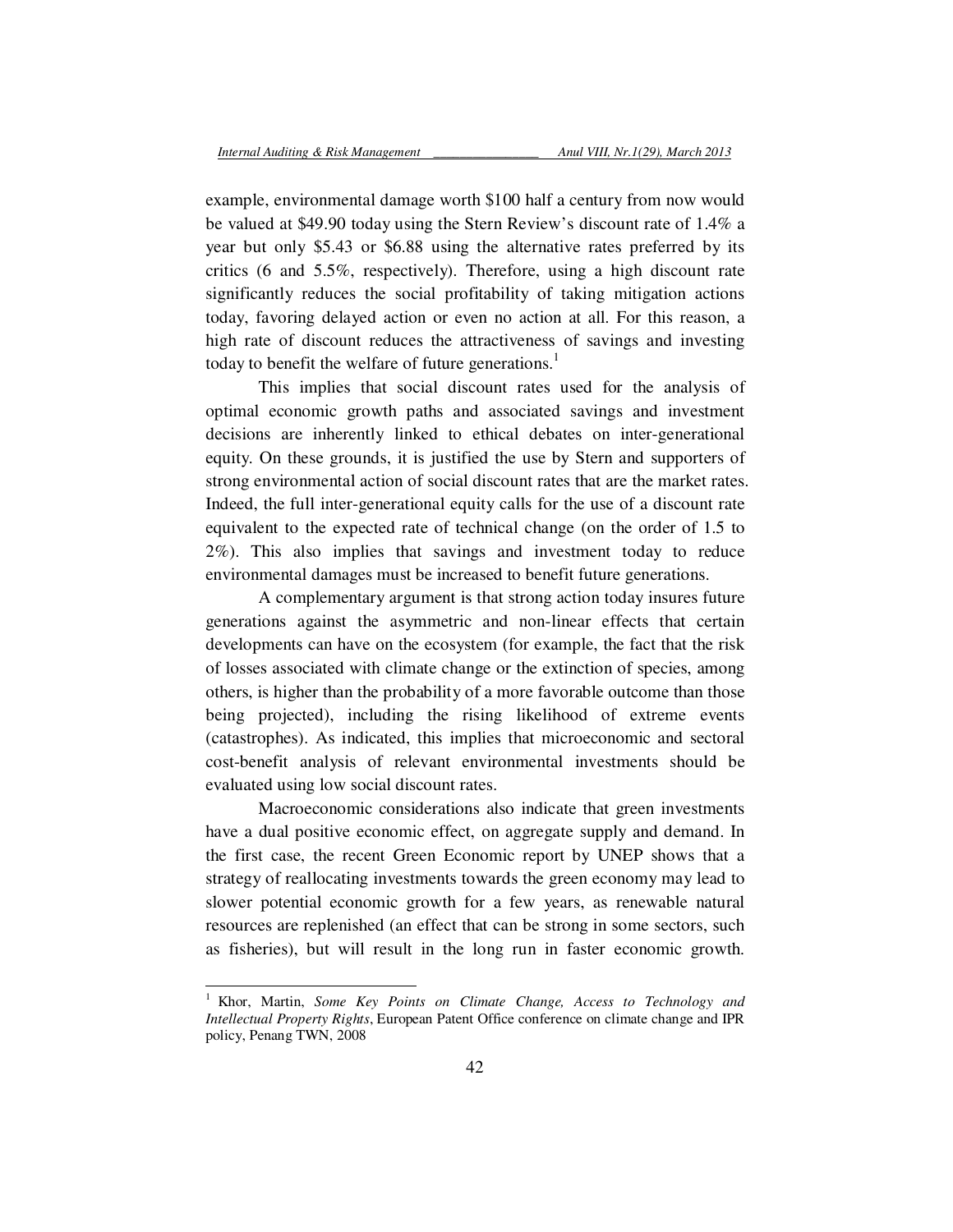Furthermore, investments in the green economy also reduce downside risks of adverse events associated with climate change, energy shocks, water scarcity and loss of ecosystem services. They will also result in the long term in increased employment, as green investments are generally more employment intensive, and have direct benefits in terms of poverty reduction. The latter is particularly true in the case of agriculture, where green technologies will tend to improve the agricultural productivity of rural smallholders.

A full consideration of the fact that green investments today will also increase aggregate demand gives an even more positive macroeconomic picture. Also such investments can help increase economic activity and employment in the short-run, a much needed action for industrial economies that are still characterized by high levels of unemployment. This positive effect may even counteract whatever adverse aggregate supply effects those investments can have in the short term. In turn, to the extent that investment is embodied in new equipment or leads to learning-by-doing, higher investment induces productivity growth, reinforcing long-term growth. Obviously, the composition of the demand stimulus must be carefully chosen to reinforce sustainable development: certain types of consumption and investment must be restricted to avoid excessive resource depletion and waste, whereas environmentally-friendly investment and consumption should expand.

## **Developing Countries' Green: Development Strategies**

The third macroeconomic dimension comes from recognizing that economic growth is nothing else but a process of structural change: one in which some activities expand, based on new technological knowledge, while others contract. In this "structuralist" view, those changes are not just a byproduct of growth but their prime mover: development is nothing other than the capacity of an economy constantly to generate new dynamic activities. This view is essential because the transition to the green economy involves no less than a technological revolution, and will have deep impacts on production structures as well as on consumption patterns.

These structural transformations have two types of implications. Since new technologies are largely going to originate in the industrial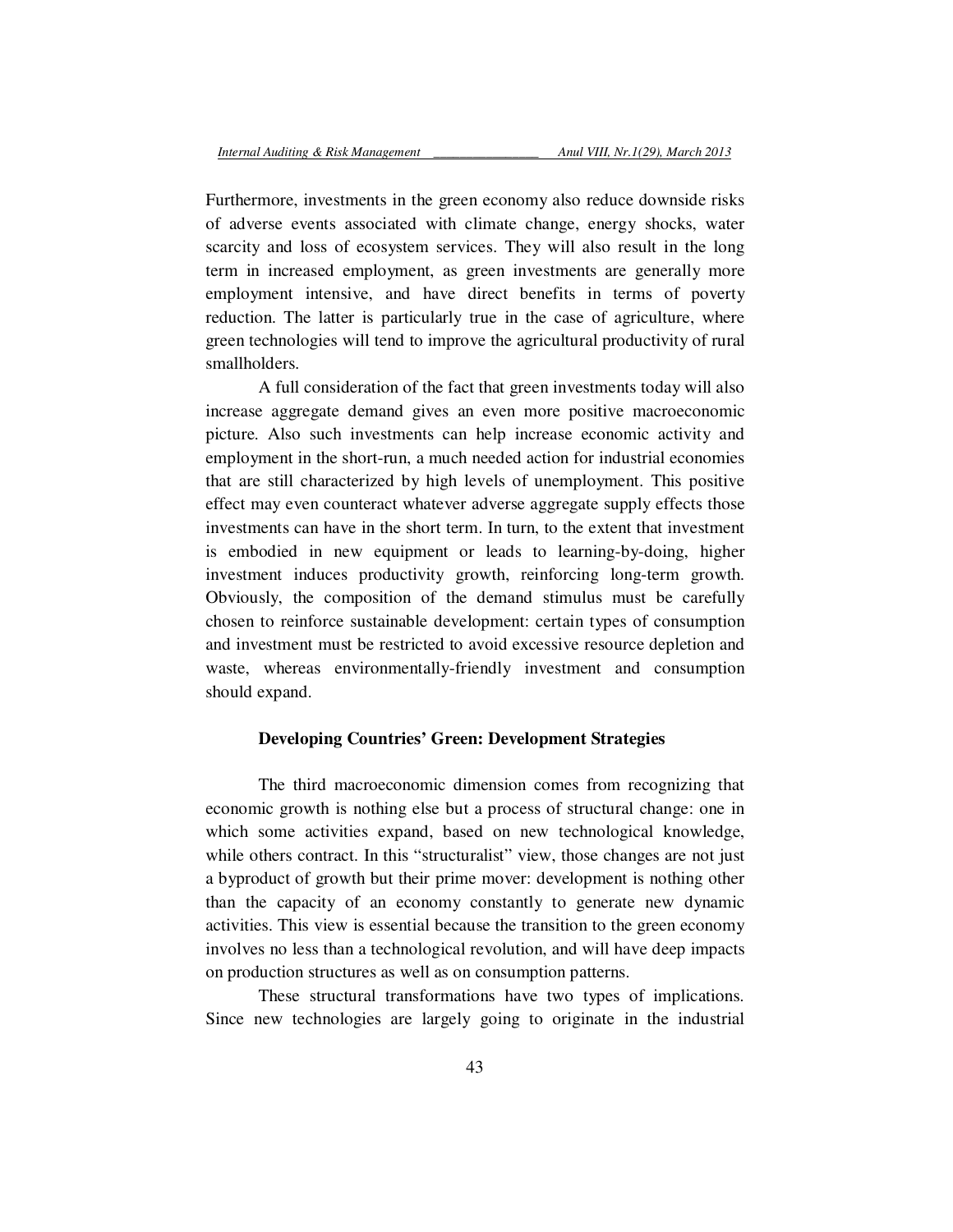countries, there are a series of international issues related to how these technologies are disseminated, what changes in trade patterns they will generate and what mechanisms will be put in place by the international community to guarantee that this process will benefit all countries. The second set of issues relates the domestic policy response by developing countries.

The major implication in this regard, which is underscored by the three authors, is that active development strategies must be put in place to drive the transformation towards new dynamic green activities. This strategy can be called as an investment-led strategy, or an active industrial and technology policy. In the latter case, it must be emphasized, however, that it involves not only manufacturing or industry but the whole range of economic activities (agricultural transformations, for example, are critical). For this reason, "production sector policies" could be a better term than industrial policies. Developmental states must be at the center of these strategies, but they must be designed to encourage strong private-sector responses. In Khor's terms, the state has traditionally had a strong developmental role in developing countries: it now has to take on a *sustainable* development role.

According to some specialists, the core of this strategy should be a strong technology policy with a focus on adaptation and dissemination of green technologies and the treatment of green economic activities as "infant industries" that require appropriate support (subsidies, preferably timebound, access to credit and perhaps some level of protection). In the opinion of other specialists, a wise industrial policy requires giving preference to new public and private investment that contribute to sustainable development: investment with good prospects for generating backward and forward linkages in the economy, and which aligns with countries' development priorities. In the end, he argues, governments looking to support domestic green sectors will inevitably pick losers as well as winners, but this should not be a blanket admonition against trying, as we have a rich history on which to draw in judging what works and what does not. These actions should be supported by public sector investments that develop the necessary infrastructure and provide access to basic energy and water and sanitation for the poor.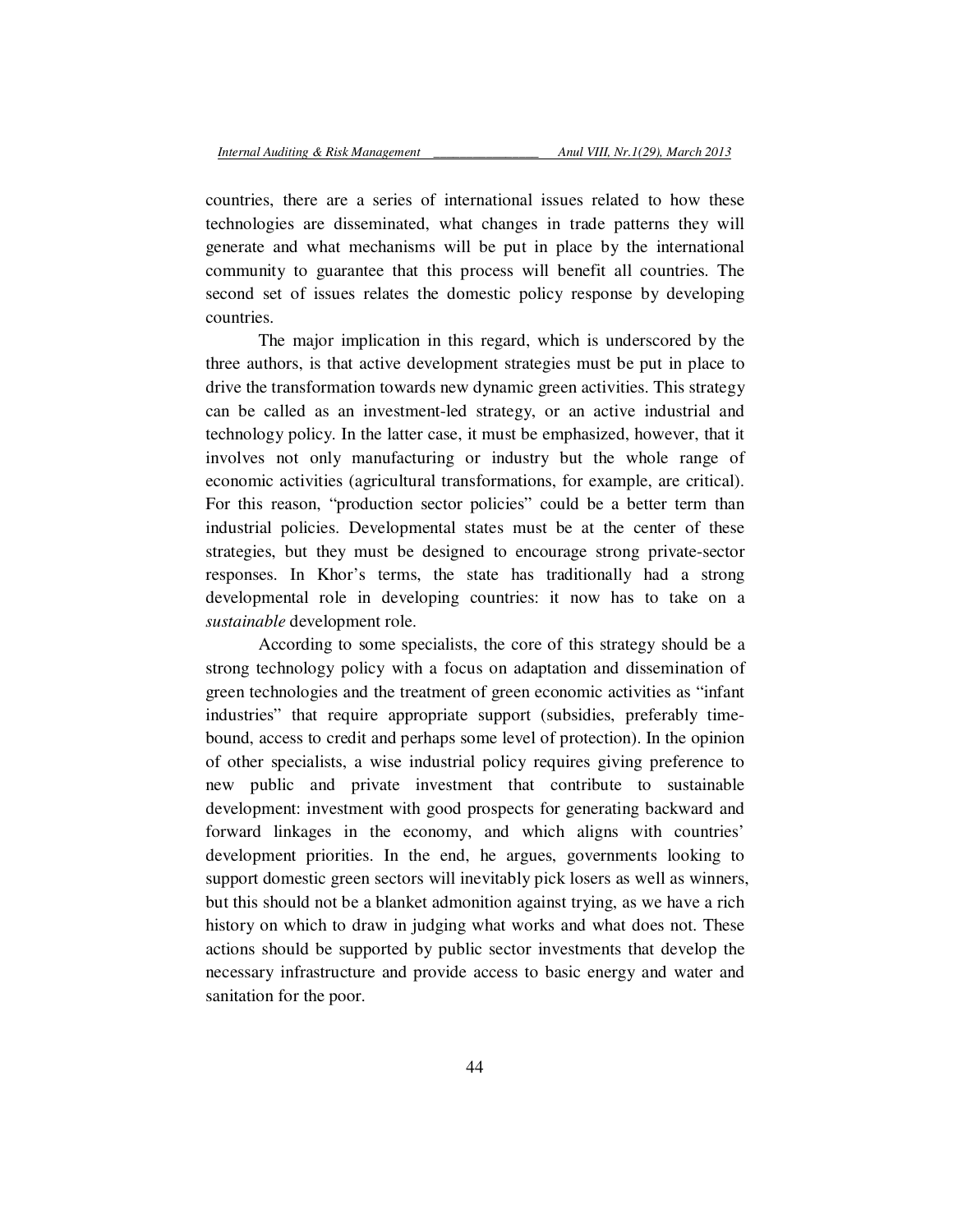Besides encouraging faster economic growth, the strategy must also incorporate sustainable development principles and practices. The set of related issues is extensively analyzed in Khor's contribution. It includes regulation, pricing policies, taxes and subsidies to limit pollution and emissions and to control over-exploitation of natural resources and making prices better reflect environmental values, as well as mainstreaming environmental criteria in government procurement policies. This principle should also be incorporated in the pricing of public services, but in such a way as not to penalize the poor, especially when the products or services concerned are essentials. Thus, if water is generally underpriced, when revaluing its price a system of differential pricing should be put in place that ensures access for the poor. Public expenditure on restoring damaged ecosystems (such as forests, hillsides, water catchment areas and mangroves) is also important.

One of the crucial issues is the right of rural communities to a clean environment that enables them to have a sound basis for their livelihoods and their living conditions. One of the most serious potential effects of global warming will be the lower productivity of agriculture in developing countries. For the same reason, however, poor rural communities are also among the main beneficiaries of the green economy. Sustainable agricultural production methods have great mitigation and adaptation potential, particularly with regard to topsoil organic matter fixation, soil fertility and water-holding capacity, and increasing yields in areas with medium to lowinput agriculture and in agro-forestry.

In this context, paying farmers for carbon sequestration may be considered a "triple dividend" policy, as carbon dioxide is removed from the atmosphere (mitigation), higher organic matter levels and moisture retention in soils enhance their resilience (adaptation), and improved soil organic matter levels lead to better crop yields (production).

This issue is also related to "food security", a term that has shifted back to the traditional concept of greater self-sufficiency and increased local food production. This may require, in Khor's view, putting back many institutions that were dismantled in developing countries due to structural adjustment policies: those that assisted farmers in marketing, credit, subsidies, infrastructure, and protection. It should also include international trade reform that sufficiently reduces or removes harmful agricultural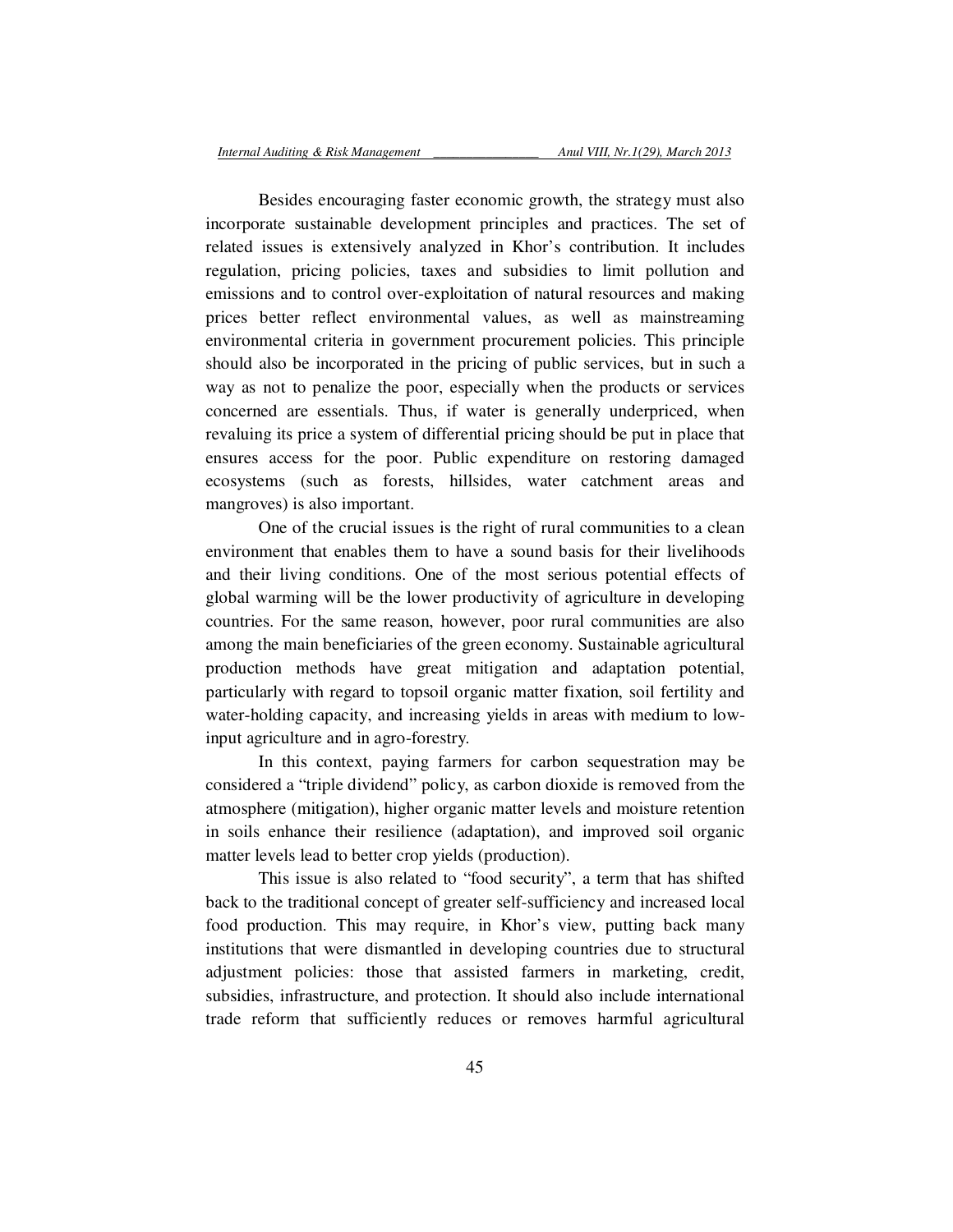subsidies in the developed countries, while enabling developing countries to have special treatment and safeguard mechanisms to promote their small farmers' livelihoods.

## **Domestic and International Technology Issues**

The technological revolution surrounding the green economy is likely to differ from previous processes of this sort in at least three major ways. First of all, government policy is going to play a more central role than in past industrial revolutions. Secondly, given the level of integration of the world economy today and the fact that it is responding to veritable global challenges, the associated technological change is going to be essentially a global process, with specific international institutions playing a fundamental role in coordinating international cooperation. Thirdly, it will take place under the prevalence of intellectual property rights which are stronger and enjoy global protection under the TRIPS Agreement (Trade-Related Aspects of Intellectual Property Rights) of the World Trade Organization (WTO).

This raises essential issues as to who will benefit from technological change, in terms of being at the center of research and development efforts, and generating new economic activities and linkages with the rest of their economies. The available evidence indicates that most innovation in climate mitigating technology does take place in industrial countries and that, therefore, firms from those countries are the main holders of intellectual property rights, but a number of major developing country firms (from Brazil, China and India, in particular) have already gained some market share in new technologies. Given the center-periphery character of the process of technology generation, an important concern relates to whether this process will generate new forces for international inequality associated with the uneven technological capacities that already exist, both between industrial and developing countries but now also among developing countries.

A critical issue here is that, aside from the very large disparities in capacities to generate technology, technological absorption on the recipient side is always an active learning process. So, a central aspect of technology development and transfer is building local capacity so that developing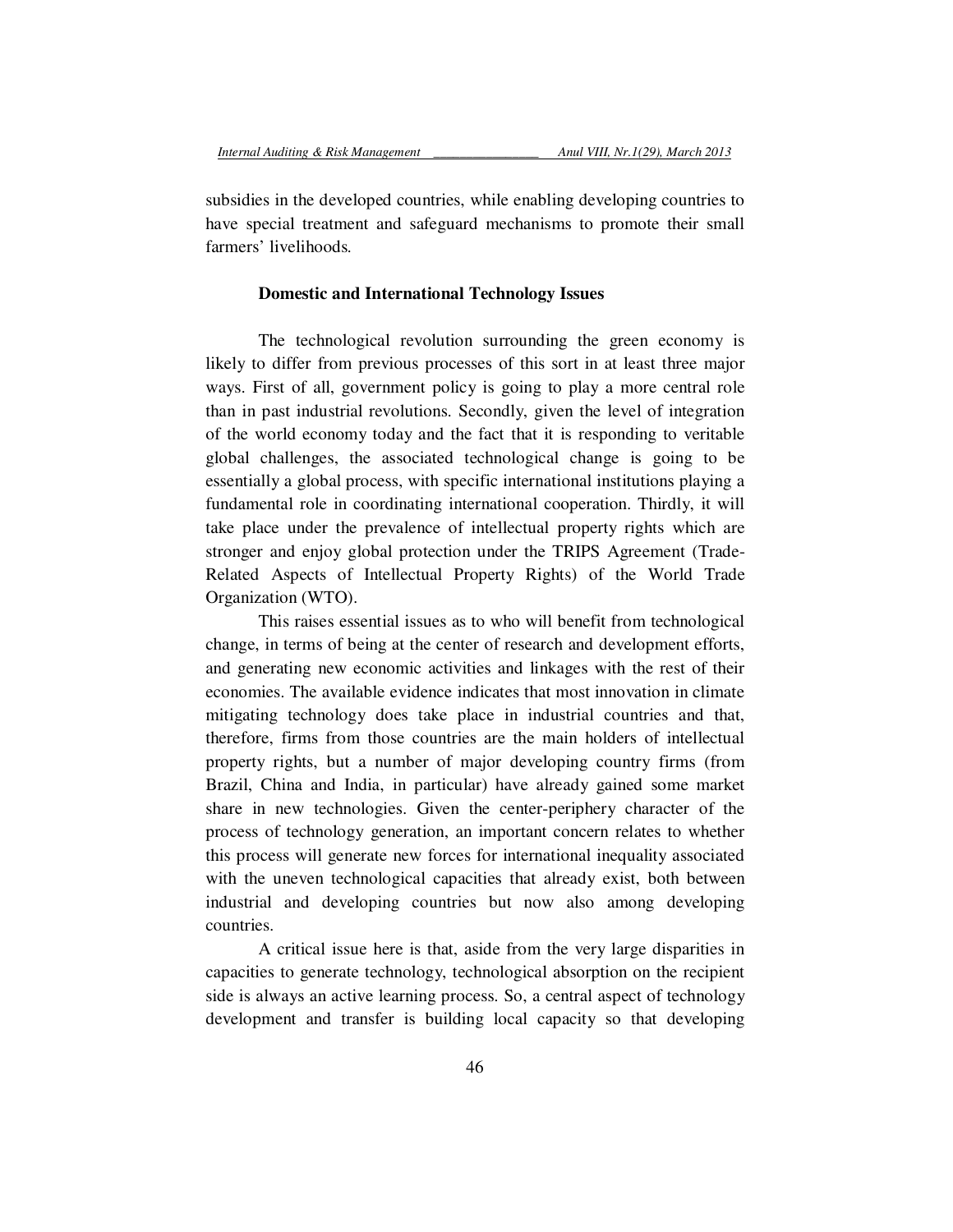countries can absorb, adapt, diffuse into the domestic economy and eventually design new technologies. Government support is thus essential to create national systems of innovation. This requires mechanisms to disseminate the technology, such as agricultural extension services for green agricultural technologies and similar mechanisms to spread knowledge about better building practices to household and construction firms, and about energy-saving technologies to small and medium-sized manufacturing firms, to mention a few. It also requires growing public, academic and private research and development and engineering teams that adapt imported technology and eventually contribute to generate new technology.

In any case, given the fact that most developing countries will be technology followers, there is a need to develop global institutional arrangements that increase international cooperation and collaboration on research and development in all areas relevant for green growth, and accelerate the spread of those technologies to developing countries.

An important measure to promote sustainable development is to expand the space for technologies in the public domain, and to stimulate the transfer to developing countries of publicly-funded technologies. Industrial countries should influence the flow of such technologies directly, or through requiring the private sector and public institutes that receive research and development funding from government to be more active in transferring technologies to developing countries. At the international level, there can also be public funding and joint planning of research and development programs, following for example the model of the Consultative Group on International Agricultural Research (CGIAR).

Products and technologies emerging from such publicly funded programs should be placed in the public domain. A network of technology experts in various areas should be made available to advise developing countries, as well as designing a model of research and development cooperation agreement, global demonstration programs, knowledge-sharing platforms, and a global database on freely available technologies and best practices in licensing.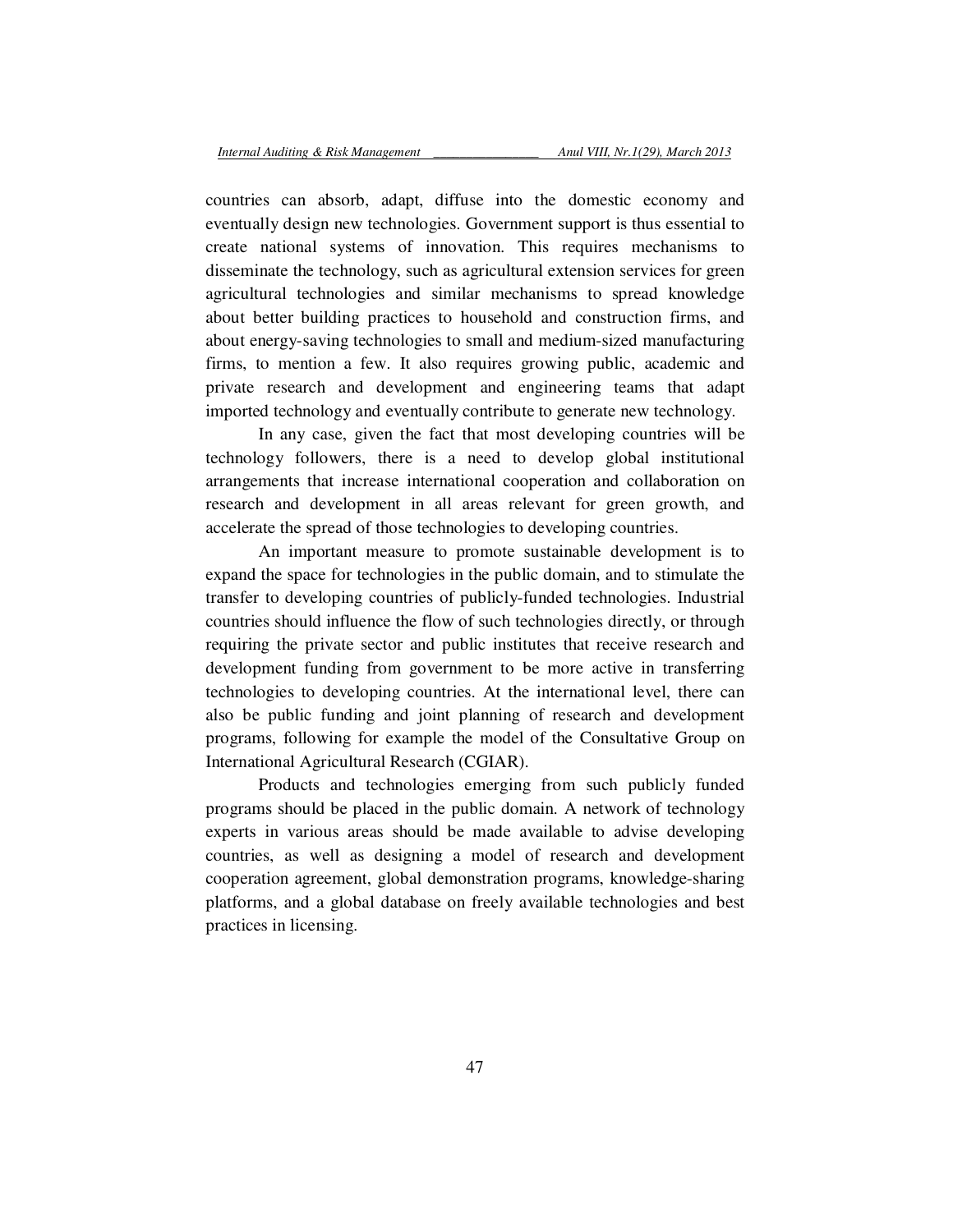### **International Trade and Investment Rules**

Changing trade patterns will be an essential part of the structural change surrounding the transition to the green economy. This restructuring brings potential economic benefits to developing countries by opening up new export opportunities. The growth in environmental goods and services has tended to exceed growth of merchandise exports since at least the mid-1990s as well as growth of GDP. However, there are also risks. Although, some developing countries – notably China, but also India and Brazil – are participating dynamically in these markets, most environmental goods are produced in industrial countries. New trends also pose risks associated with using environment for protectionist purposes, including the undue use of subsidies and technical standards, and limiting the policy space that developing countries have to promote their own green economies.

One obvious way trade policy might help in the greening of economies is by lowering tariff and non-tariff barriers to goods such as wind turbines and efficient light bulbs, and services such as environmental engineering. However, Khor claims that some developed countries may be attempting, through the categorization of certain goods and services as "environmental", to eliminate the tariffs of unrelated goods in WTO negotiations. In turn, he argues in favor of developing countries retaining some room for protection to develop their own environmental goods and services and support their diversification efforts.

Khor and other specialists also cautioned against the use of environmental standards as a new form of protectionism. The clearest case is that of border carbon adjustments, which would operate in practice as additional import tariffs and should thus be rejected. In addition, standards and prohibitions based on production and processing methods, which are not necessarily protectionist, may be easily specified in ways that provide undue advantage to domestic producers. They include carbon footprint labels, or labels that display the amount of greenhouse gases a product emits over its life cycle. More generally, environment-related product and process standards, regulatory regimes and restrictions are steadily ratcheting up in industrial economies, and private buyers in these countries are also developing a parallel set of related standards and codes.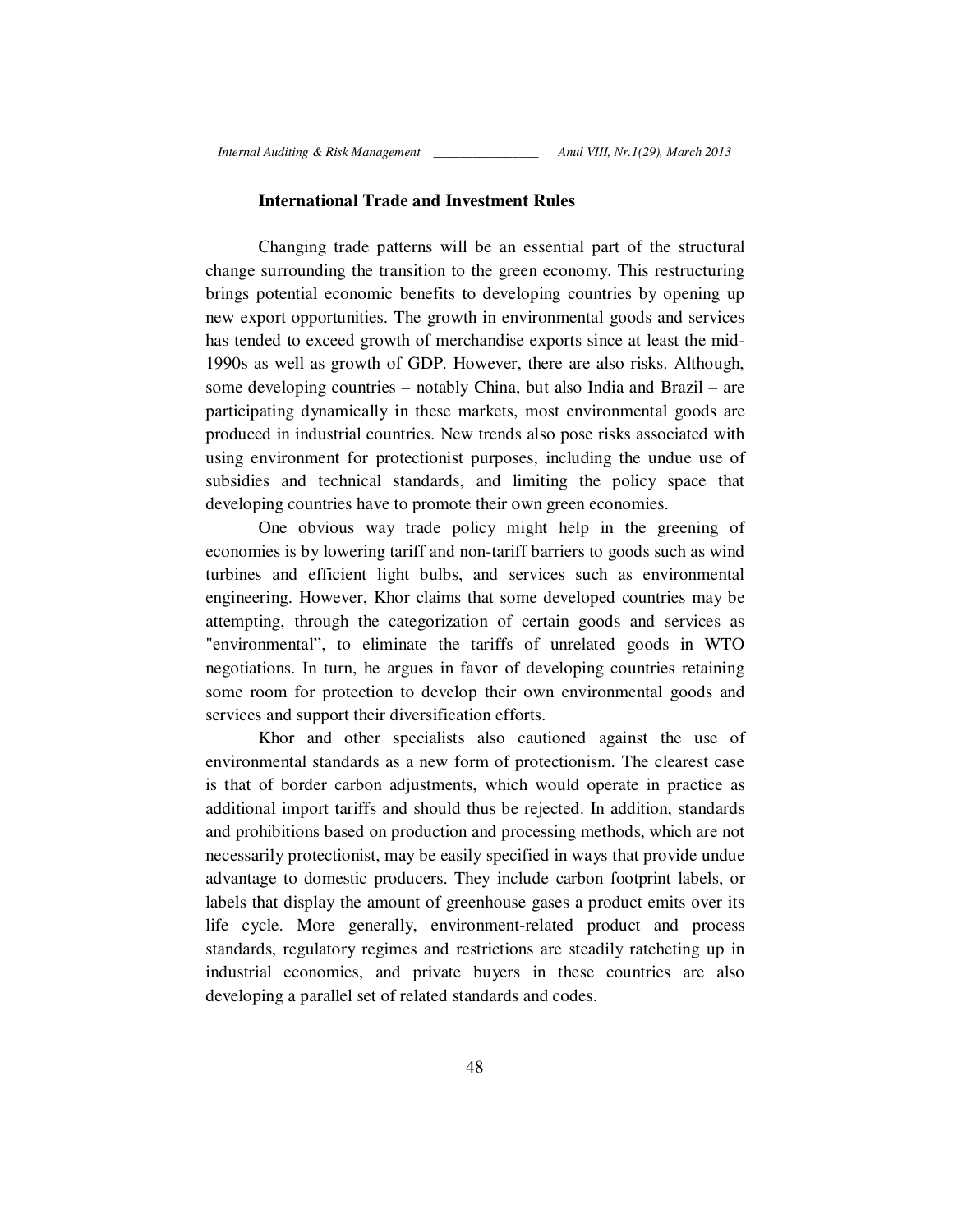The rise of these standards has major implications for developing country exporters. Governments should thus focus on enabling exporters to meet such standards, working with the private sector to communicate the content of the regulations and to help firms identify, acquire and assimilate the technologies needed to meet them. Governments can also help build accredited national or regional capacity to test and certify goods as compliant; this includes building laboratories, working with foreign accreditation bodies, supporting technical training etc. They can also design domestic standards that are not too far from those required internationally, which would help build up private sector capacity to export successfully to demanding key markets and result in less local pollution, resource use and waste. At the international level, however, the plethora of product energy performance standards, testing procedures and labeling requirements used in different markets creates a barrier to export. Harmonizing these standards would thus be a huge boon, in particular for small and medium sized exporters.

The support given by industrial countries to green industries, including for research and development, though essential for the transition to the green economy, also raise some concerns. There is nothing close to international agreement on the propriety and ideal character of such support, which is thus liberally granted by developed and developing countries alike. Furthermore, while there are rules in this area, there is a divergence of opinion among some authors about what WTO rules say, which reflects a broader policy debate. Although we could wait for clarity from the WTO dispute settlement process, this would not give policy makers certainty about what they can and cannot do.

Furthermore when rule-breaking is a widespread practice, it is unwise to use this mechanism, as any WTO dispute settlement decision risks looking anti-environment, anti-development, or both. Far better would be to hammer out some agreement (whether inside or outside of the WTO) that would identify best practice in the application of such support that is consistent with fair international trade.

Usually, there is broad agreement that technical standards and subsidies are essential for the transition to the green economy, but there is the possibility, as Khor argues that, through particular and narrow definitions of the trade-environment connection, powerful nations could try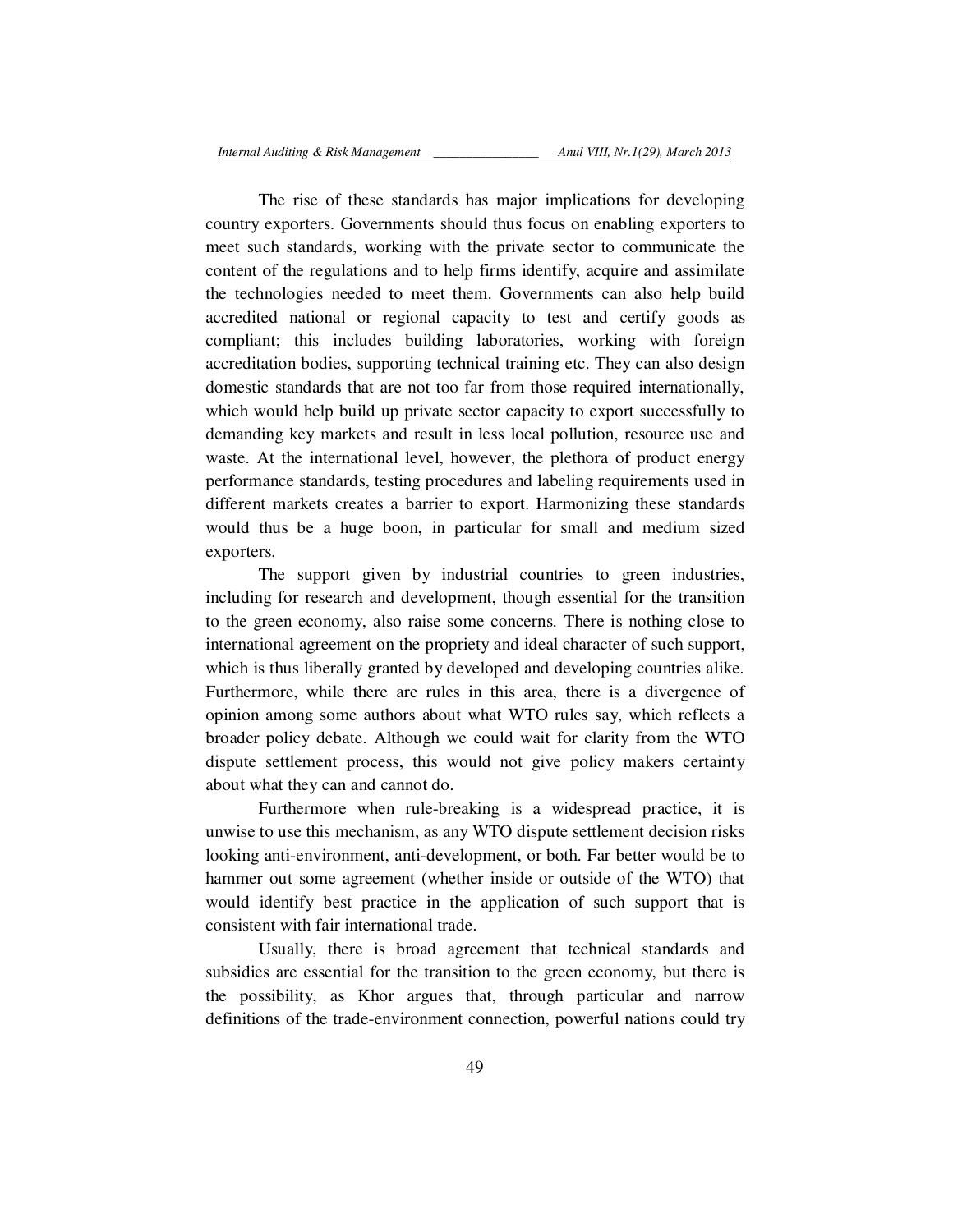to shift the economic burden of ecological adjustment to the weaker parties. A particular challenge is this regard is the interpretation of GATT Article XX, which allows countries to take measures contrary to the GATT rules on certain grounds, including measures "necessary to protect human, animal or plant life or health" and measures relating to the conservation of exhaustible natural resources.

Excepting these considerations, some countries will lose markets and/or suffer worsening terms of trade under a green economy. Any policies that help them successfully diversify away from known long-run losers would be essential for their success in a global green economy. A major concern here is obviously the commodity dependence of a large number of developing countries, particularly in Africa, the Middle East and Latin America. However, the best way to face the structural diversification efforts is to start by relying on capabilities and assets they already possess. For the economies that rely heavily on extractives, the most feasible near-term course is to focus first on process improvements to existing activities, though clearly understood as a step in building up different classes of activities.

Finally, the existing international investment "regime" – a web of over 2,700 bilateral investment treaties, investment provisions in a growing number of free trade agreements, and a host of firm/project-specific host government agreements – poses additional challenges. The first is that the plethora of agreements does not help states discriminate between desirable and undesirable forms of investment; in fact, some provisions in these agreements may actually act as obstacles to that sort of discrimination.

Even more troublesome is the fact that, over the past decade, private sector actors have increasingly used dispute settlement provisions under these agreements to compel states into binding arbitration, arguing that new environmental regulations amount to an expropriation of their investments, or that they violate provisions on fair and equitable treatment by changing the rules of the game. This inappropriate interpretation of investment protection regulations must be unmistakably corrected. Furthermore, the Agreement on Trade-Related Investment Measures (TRIMS) under WTO and most investment agreements also prohibit the use of performance requirements. Such measures can be shown to work in fostering new innovative global players, prohibiting them could constitute an obstacle to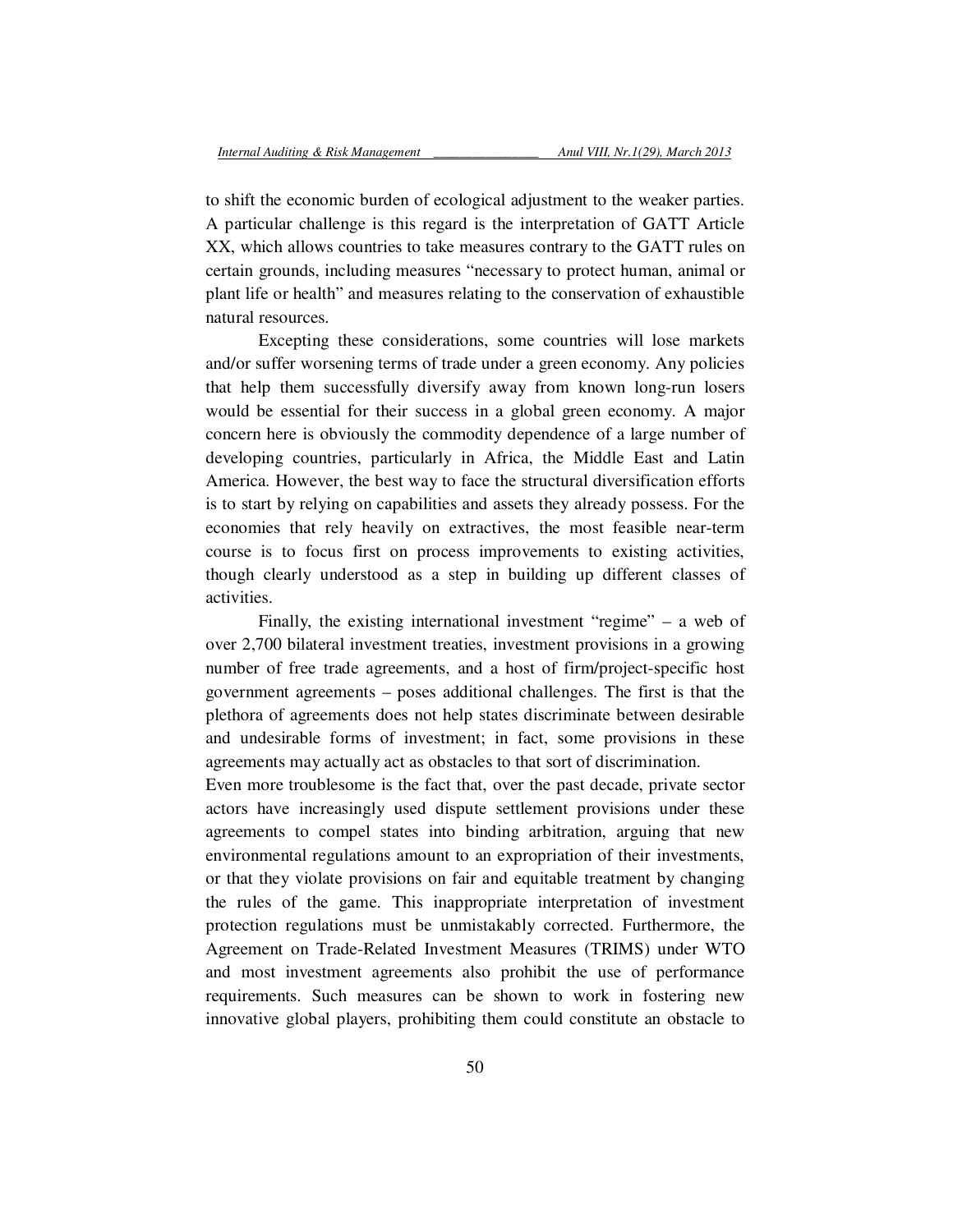achieving a green economy. So, as in the area of subsidies, it may be better to reach fresh international agreement as to what should be acceptable (and/or best) practice in this area in the pursuit of the green economy.

In conclusion, there are many challenges and obstacles facing developing countries in moving their economies to more environmentally friendly paths. On one hand this should not prevent the attempt to urgently incorporate environmental elements into economic development.

On the other hand, the various obstacles should be identified and recognized and international cooperation measures should be taken to enable and support the sustainable development efforts. The conditions must be established that make it possible for countries, especially developing countries, to move towards a "green economy." The main conditions and dimensions have been recognized in the negotiations that led to Rio 1992, and are well established in the Rio Principles and in Agenda 21. The treatment of the "green economy" in Rio Plus  $20<sup>1</sup>$  should be consistent with the sustainable development concept, principles and framework, and care should be taken that it does not detract or distract from "sustainable development". Thus the "value added" to the Green Economy as contrasted to sustainable development should be identified. Care has to be taken to ensure that the "green economy" term and concept is also understood to include the social, equity and development dimensions, including the need for international provision of finance and technology and accompanying global economic reforms and that the risks of the misuse of the term are adequately addressed.

# **Bibliography**

- 1. Amza, Gh., Ecotechnology and sustainable development, vol. 1-2, Printech Publishing House, Bucharest, 2009;
- 2. Baboianu, G., Benea, C., Rusu, T., Strategies and policies on sustainable development and biodiversity protection, U.T. Press Publishing House, Cluj-Napoca, 2009;
- 3. Georgescu-Roegen, N., Complete Works. Energy, natural resources and economic theory, Expert Publishing House, Bucharest, 2006;

<sup>&</sup>lt;sup>1</sup> Khor, Martin, *Preliminary Notes on the Green Economy, in the context of sustainable development*, Statement at the panel on Green Economy at the Rio Plus session, 2011